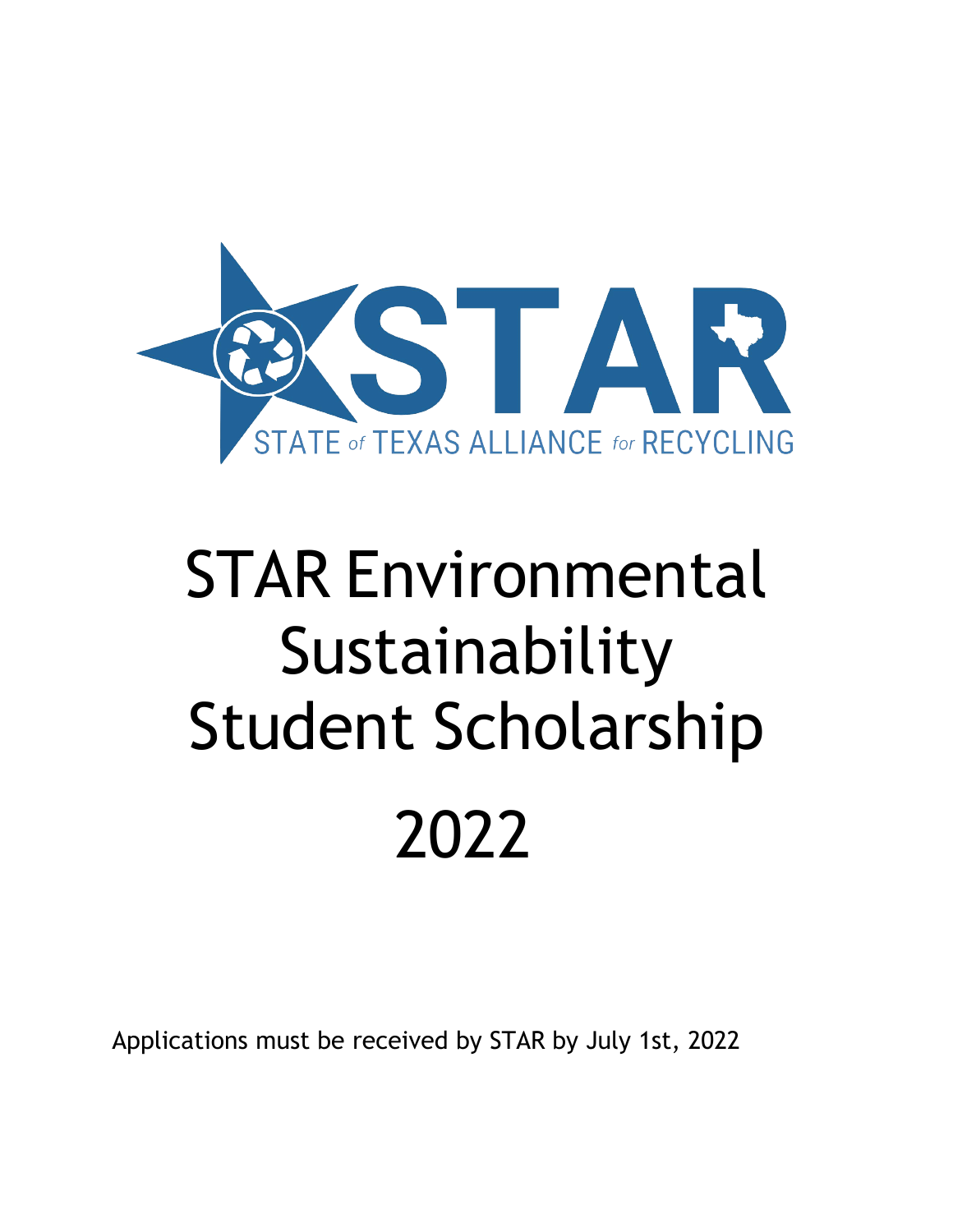The State of Texas Alliance for Recycling (STAR) is a registered 501c3 nonprofit on a mission to advance recycling through partnerships, education, and advocacy for the benefit of Texas. We work to help recycling professionals, educate the public and lawmakers, expand access to recycling, develop infrastructure, and grow recycling markets in Texas.

As a part of our commitment to the growth of the environmental and recycling business community in Texas, STAR has developed a scholarship for graduating High School seniors and enrolled college students looking to study or currently working towards a degree in Environmental Sustainability or other related major of course work.

There will be a one-time award of \$500 per year presented to up to two (2) candidates attending or accepted to any college, community college, or university in Texas studying towards a degree in Environmental Sustainability or other closely related field, with an emphasis on recycling, composting, or sustainable materials management. The award will be sent directly to the college which the student will be attending to assist with tuition only.

Applicants must meet the following requirements:

- Be a current Texas high school senior with a current GPA of 3.0 or above and have demonstrated a desire to study Environmental Sustainability through course work, work, or volunteerism with an emphasis on recycling, composting, or sustainable materials management.
- Be a current Texas college student with a current GPA of 3.0 and working towards a degree in Environmental Sustainability or similar area of study with an emphasis on recycling, composting, or sustainable materials management.
- Must be 18 years old at time of application deadline, July 1st, 2022.

Applicants and previous recipients have the ability to reapply annually for the scholarship. Students may receive the scholarship up to four (4) years.

Scholarship recipients will be highly encouraged to attend the annual STAR Summit 2022 and TELA award ceremony.

Applications must be **received** by STAR by July 1<sup>st</sup> 2022.

All information provided by applicants as part of the application process for award of a scholarship shall be treated as confidential by STAR. By Submitting an application, you agree that STAR may use your name and/or image on its website and in any news releases or promotional materials it publishes about the actual award of any scholarship to you.

Plea[se submit your application](http://www.RecyclingStar.org) and essay to STAR via email at scholarships@recyclingstar.org by June 1st 2022. Winners will be revealed on TexasRecyclesDay.org.

\_\_\_\_\_\_\_\_\_\_\_\_\_\_\_\_\_\_\_\_\_\_\_\_\_\_\_\_\_\_\_\_\_\_\_\_\_\_\_\_\_\_\_\_\_\_\_\_\_\_\_\_\_\_\_\_\_\_\_\_\_\_\_\_\_\_\_\_\_\_\_\_\_\_\_\_\_\_\_\_\_

If you have any questions, please contact STAR at scholarships@recyclingstar.org. For more information, please visit www.RecyclingStar.org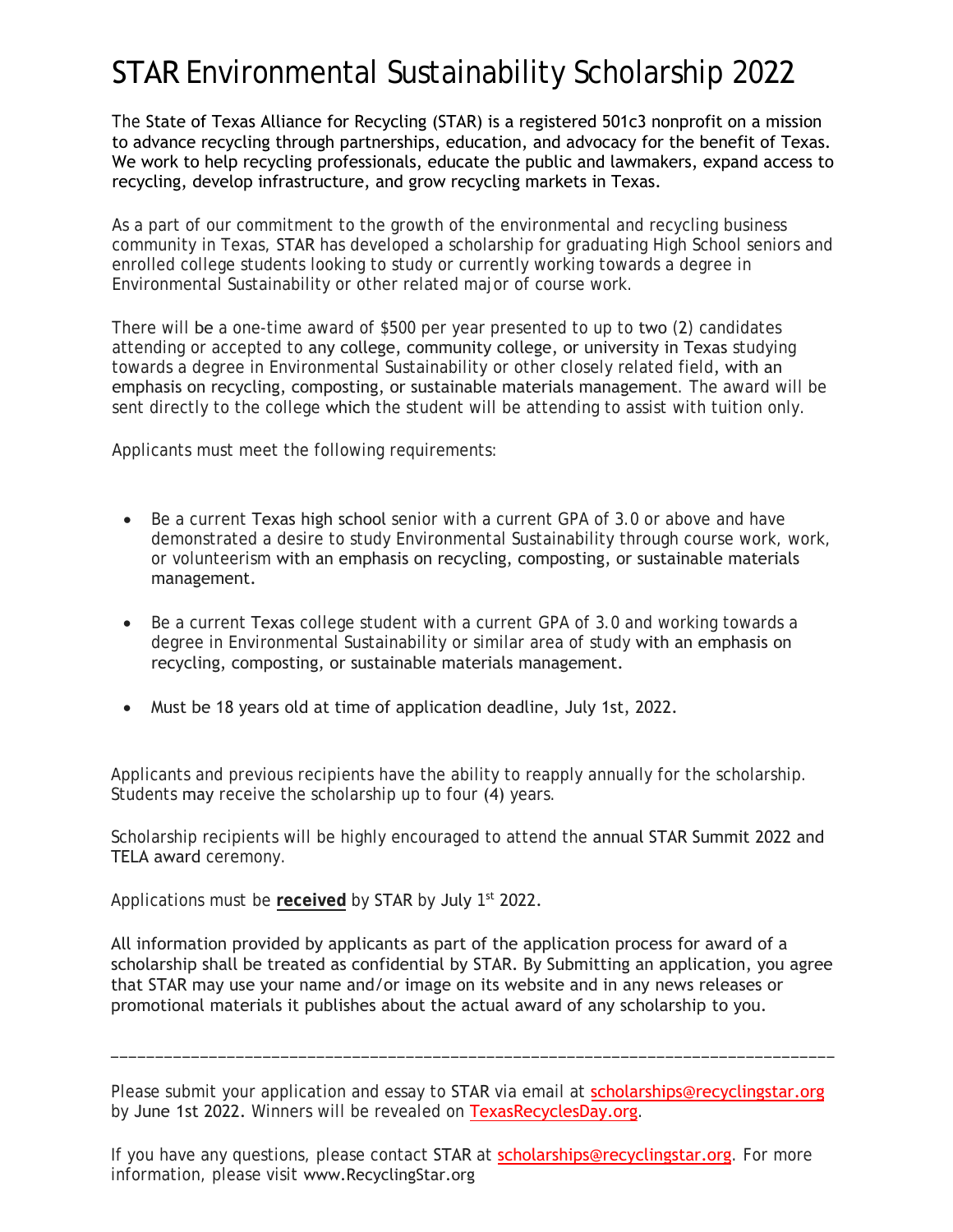Please list classes taken in this degree plan:

Please list any volunteer work in the environmental field:

Please list any work experience related to the environmental field:

In 1,000 – 1,500 words, write an original essay addressing why you believe you would be a good candidate to receive a scholarship from STAR and how your degree will benefit the State of Texas. Scholarship recipients will be highly encouraged to attend the annual STAR summit 2022 and TELA award ceremony. For your essay, please use the space provided on pages 3 and 4.